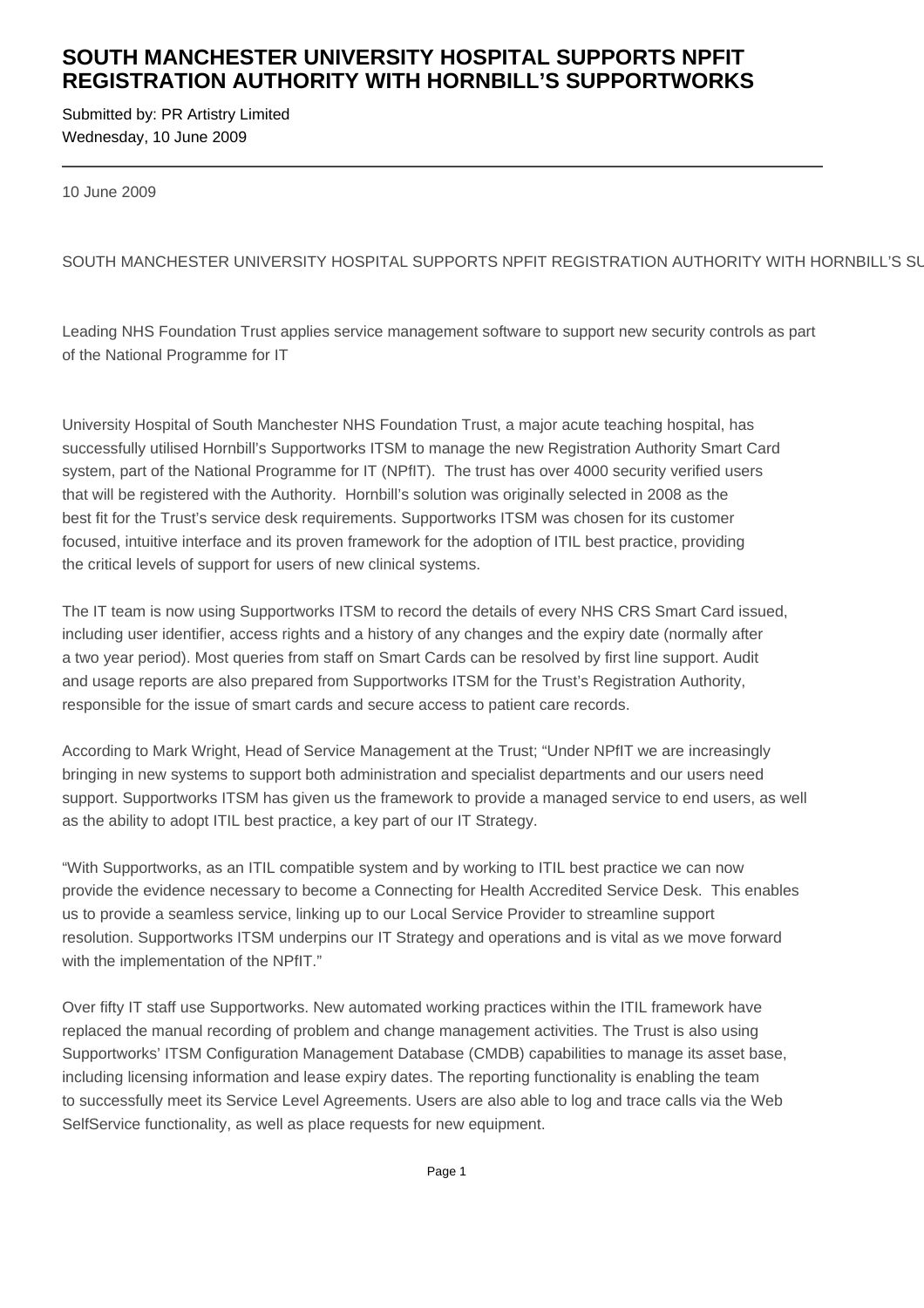Gerry Sweeney, CEO of Hornbill Systems commented, "There is no doubt that the National Programme for IT will bring huge benefits to patients through increasing the efficiency and effectiveness of staff and clinicians. However, it brings with it challenges for the IT department, as they are faced with integrating new systems and supporting increasing numbers of users through their organisation. Supportworks ITSM has been designed to enable service desks to adopt ITIL best practice for problem and change management. It provides the necessary tools to streamline support processes, enabling the IT team to provide a more responsive and efficient service to large numbers of end users, without necessarily increasing headcount."

-ends-

## NOTES TO EDITORS

About University Hospital of South Manchester NHS Foundation Trust Formed in 1994, University Hospital of South Manchester NHS Foundation Trust is a major acute teaching hospital Trust providing services to adults and children at Wythenshawe Hospital, and Withington Community Hospital, which is owned and managed by South Manchester Primary Care Trust.

The Trust employs 5,200 people including 800 who are employed via South Manchester Healthcare Limited; the Trust's Private Finance Initiative (PFI) partner. It has a total of 895 beds earns an annual income of around £260 million. There are 430,000 patient attendances annually.

For more information, please visit: www.uhsm.nhs.uk

## About Hornbill Systems

Service Management software from Hornbill enables organisations to provide excellent customer service while benefiting from the economies of consolidation on a single technology platform. Supportworks' service desk templates are designed for rapid deployment within any employee or customer support environment, including ITIL-compatible IT Service Management, IT Helpdesk, Customer Service, HR and Facilities Management with the flexibility to build additional desks at minimal extra cost. Hornbill's software supports thousands of commercial and governmental sites worldwide. Hornbill Systems was founded in the UK in 1995 and has US offices in Dallas and New York.

Hornbill has earned many industry accolades including; Service Desk Institute "IT Service and Support Technology Supplier of the Year" for 2008, "Best Business use of Support Technology" with Sharp Electronics and "Support Excellence Award for Smaller Helpdesks" with Camelot in 2005. High profile customers include Atos Origin (Athens Olympics 2004, Torino Winter Olympics 2006 and Beijing Olympics 2008), Buckinghamshire Hospitals NHS Trust, London Borough of Waltham Forest, Greggs, London Metropolitan University, RSPB, Chubb Insurance, House of Fraser, Halfords, The National Archives, and

Camelot.

For more information about Hornbill's solutions please visit http://www.hornbill.com/